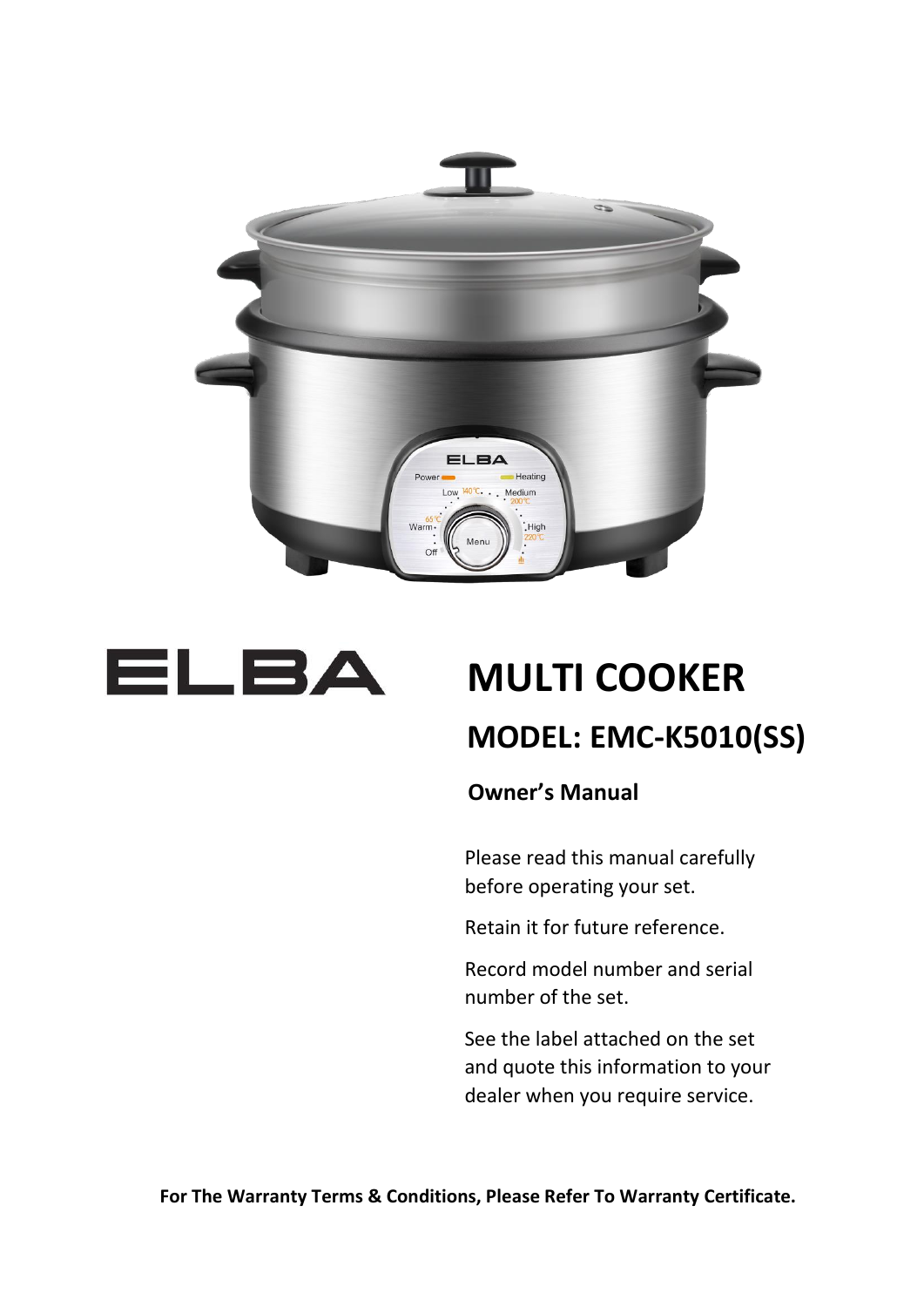#### **IMPORTANT SAFEGUARDS**

When using this appliance, basic safety precautions should always be followed, including the following.

- 1. Read all instructions.
- 2. Be sure to use earthling switch socket, and the socket must be inserted tightly. Never use a universal socket shared with others electrical appliances.
- 3. The inner pot, heating base and heating plate are very hot when in use or within sometime after shutdown, never touch them with your hand. Always allow it to cool down before handling.
- 4. Fill water or soup not more than "MAX" water line during operation, spillage from overflow when boiled may cause electric hazard.
- 5. To protect against fire, electric shock and injury to persons, do not immerse cord, plugs, or heating base in water or other liquid.
- 6. Be sure to use the specific pot to the product, and do not put other pots on the heating plate of this product for cooking.
- 7. Please add water if steam for long time, to avoid dry-cooking.
- 8. In case any defects are found to avoid any dangers, please do not disassemble the units by own. Please send the appliance to the nearest authorized dealer or after sales service center for examination and repair.
- 9. Operate the appliance on a flat and dry place. Always keep the appliance dry, especially the heating plate. The appliance may be deformed or damaged when exposed to high heat or used in unstable surroundings (excess water or humidity).
- 10. Make sure the outer surface of the pot and the heating plate is clean and dry before plug-in.
- 11. Do not remove pot from heating plate before cooling. Remove with force will damage pot and heating plate.
- 12. Do not place any object nearby or cover or touch the hot steam vent of the glass lid while cooking.
- 13. Unplug from outlet when not in use and before cleaning. Allow to cool down before putting on or taking off parts, and before cleaning the appliance.
- 14. Do not operate any appliance with a damaged cord or plug or after the appliance malfunctions, or has been damaged in any manner. Return appliance to the nearest authorized dealer or after sales service center for examination and repair.
- 15. The use of accessory attachment not recommended by the manufacturer may result in fire, electric shock or injury to persons.
- 16. Do not use the appliances outdoors.
- 17. Do not let cord hang over edge of table or counter, or touch hot surface.
- 18. Do not place on or near a hot gas or electric burner, or in a heated oven.
- 19. It is normal for smoke or smell to be emitted during first use. Continue using till smoke stops.
- 20. Do not put other pot on the heating of this appliance for heating.
- 21. Do not use inner pot directly in open flame.
- 22. Do not use appliance for other than intended use.
- 23. This appliance is not intended for use by person (including children) with reduced physical, sensory, or mental capabilities, or lack of experience and knowledge, unless they have been given supervision or instruction concerning the use of the appliance by a person responsible for their safety.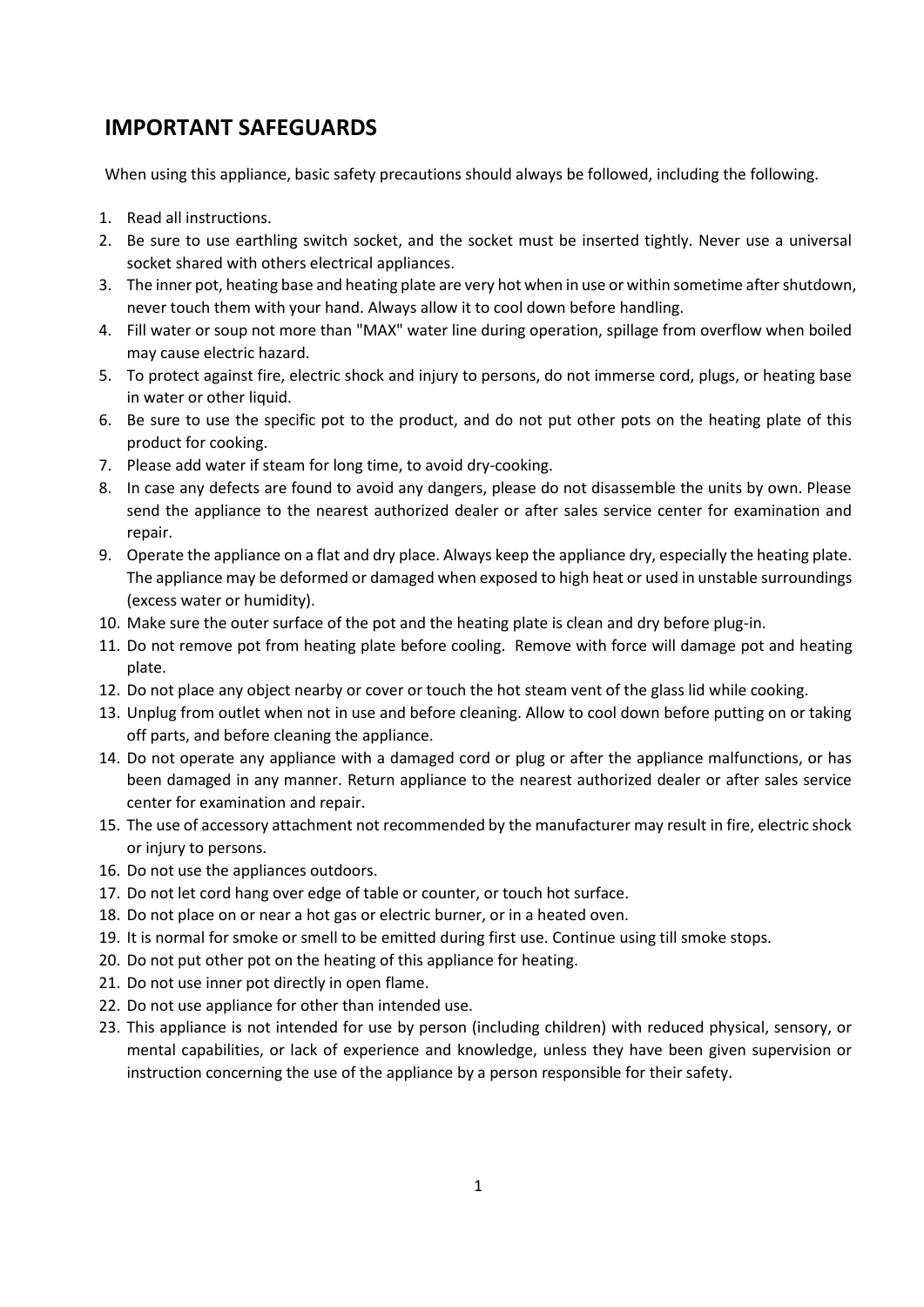# **PRODUCT DESCRIPTIONS**



## **PREPARATION FOR FIRST USE**

- 1. Remove all packaging materials. Check to make sure the appliance is not damaged. In case of any damage return the appliance to the nearest authorized dealer or after sales service center for examination and repair.
- 2. Before first use, clean the inner pot and glass lid thoroughly by wiping with damp sponge and mild cleaning detergent. Do not immerse the body unit into water.
- 3. Keep the bottom of the pot and heating base clean.
- 4. There will be unpleasant odor and slight smoke that is often detected during the initial use of a new appliance. This is caused by the burning away of the protective substances used during the manufacturing process. This is not a malfunction. This is phenomenon will disappear after a period of using.

#### **OPERATION INSTRUCTION**

- 1. Before each operation, remove any unwanted material from the surface of the pot base. Ensure the adjustable control switch in left end "OFF" position.
- 2. For cooking, put the inner pot on the heating base and turn slightly to fit the bottom of the pot to the surface of the heating base. Ensure the pot sit firmly on the heating base before operation. Fill in the water not over "MAX" water line to avoid spillage which may result in electric hazard. For steaming, place steaming tray to fit the inner pot and put food plate into the steamer tray and close the glass lid.
- 3. Plug the power plug into the power socket.
- 4. Move the adjustable controller to high and the "POWER" light will turn on. Place food into the pot after soup is boiled. Then adjust the temperature controller to your ideal power level. For steaming, after boiling, adjust the control switch to "Middle" position and observe the water level if it is low, add water if required. Please adjust the temperature according to your desired level.
- 5. After using, move the adjustable controller to "OFF" and then unplug the power plug from the power supply.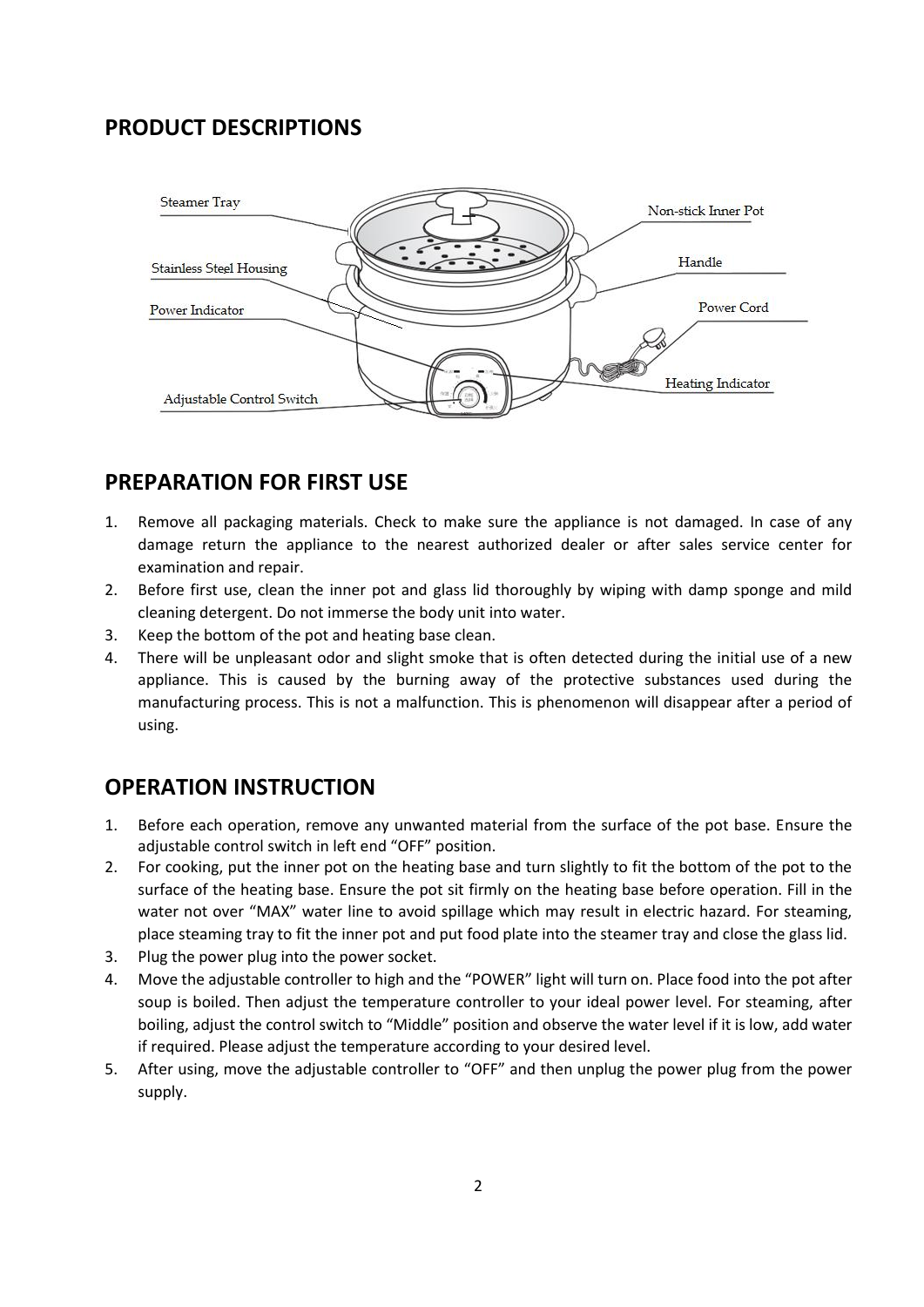## **CLEANING AND MAINTENANCE**

- 1. Before cleaning, always turn off the appliance and unplug the power plug from the power supply. Allow the heating base to completely cool down, and then remove the inner pot or steamer tray from the heating base.
- 2. Clean the inner pot, glass lid and steamer tray with a little dishwashing detergent added. Rinse thoroughly and dry completely.
- 3. Do not use any abrasive scouring agents, steel wool, metal objects, hot cleaning agents or disinfectants, since they can damage the appliance.
- 4. Always keep the inner pot and steamer tray clean and dry.
- 5. The manufacturer rejects all claims onto the damaged layer of coating in inner pot.

# **APPLIANCE STORAGE**

- 1. Unplug the appliance and let it cool down thoroughly.
- 2. Make sure that all the parts are cleaned and dry.

## **ENVIRONMENT FRIENDLY DISPOSAL**



Correct Disposal of this appliance:

This marking indicates that this appliance should not be disposed with other household wastes. To prevent possible harm to the environment or human health from uncontrolled waste disposal, recycle it responsibly to promote the sustainable reuse of material resources.